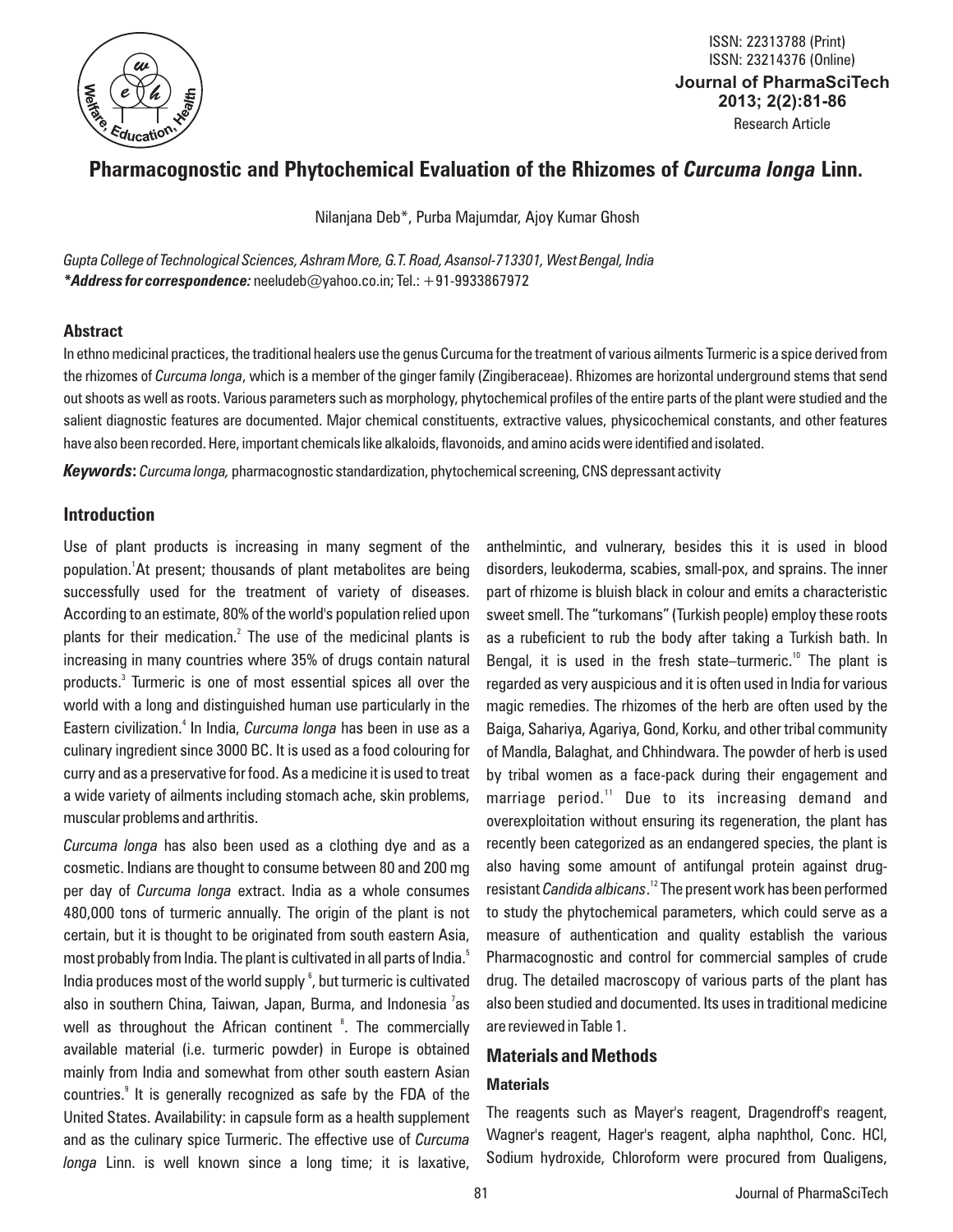India. Other reagents like Pyridine, Zinc dust was procured from Merck, India and that of magnesium ribbon from Loba Chemie Pvt. Ltd., India. Diazepam was obtained as a gift from Ranbaxy Ltd., India). All other chemicals and reagents were used as received.

#### **Identification of sample**

Curcuma longa is a member of the ginger family (Zingiberaceae).<sup>13</sup> Rhizomes are horizontal underground stems that send out shoots as well as roots. *Curcuma longa* rhizomes were purchased from the local market of Asansol, West Bengal, India and authenticated by the herbarium of Botanical Survey of India, Botanic garden, Shibpur, Howrah, bearing the reference number- CNH/II (272)/ 2008/Tech II/315.

#### **Pharmacognostic evaluation**

# <sup>14</sup> *Total ash value*

It depicts the total amount of material produced after the complete incineration of the ground drug above 400°C to remove all the carbon atoms. 2g of powdered drug was weighed and placed in the crucible and heated at about 400°C. The crucible was cooled and the % of the total ash with reference to the air-dried sample of the crude drug was calculated.

#### <sup>14</sup>*Acid insoluble ash*

Total ash obtained was dissolved in 1N HCl solution and heated for 5 min. The insoluble matter was filtered in whatman filter paper; the filter paper was further dried at 70°C and then cooled. The residue was weighed and the percentage of insoluble ash of the crude drug w.r.t. the air dried sample of crude drug was calculated.

# <sup>14</sup> *Water soluble ash*

To the total ash crucible, 25ml double distilled water was added and boiled for about 5min. Insoluble matter was collected on an ash less filter paper in a crucible, washed with hot water and ignited for about 15min above 45°C. The weight of the residue is subtracted from the weight of the total ash. Content of water soluble ash in mg/g of the air dried material was calculated.

# <sup>14</sup> *Determination of solvent extractive value*

2g of the air- dried coarsely powdered drug was macerated with 100ml of different solvents in closed flasks for 24h, and are shaken frequently. The solvent was filtered and the filtrate was weighed in a Petri dish. The dish was hen evaporated on a water bath and then dried in an oven at 100°C. The dish was cooled and extractible value was calculated as % (w/w) with reference to air dried drug.

# *Loss on drying (LOD)*

LOD is the loss in weight in % (w/w) resulting from water and volatile matter of any kind that can be driven off under specified conditions. 1g sample is transferred to a shallow bottle and weighed. Sample was distributed evenly and dried in a hot air oven at 105°C for 1h with the stopper open. After 1h, the stopper was closed and cooled at room temperature and the bottle was weighed.

# **Preparation of the extract**

The rhizomes of *Curcuma longa* were collected and dried in sun for 3 days, cut into small pieces and again dried. The upper bark of the rhizome was removed to obtain the fresh rhizome. The dried rhizome was then grinded to obtain a fine powder. The powder was again dried and was ready for use.

# *Ethanolic extraction*

The grinded powder was extracted with 500ml of dehydrated ethanol and 1000ml double distilled water respectively by Soxhlation for 72h. The extract was concentrated at temperature  $<$ 45 $^{\circ}$ C. The residue was dried and refrigerated.

# *Aqueous extraction*

The grinded powder was then extracted with 1000ml double distilled water containing 3-4 drops of chloroform for 48h. The extract was then concentrated at temperature less than 45°C.The residue was then dried and refrigerated.

#### Qualitative chemical tests

#### <sup>15</sup> *Test for alkaloids*

(a) **Mayer's test:** To 2ml test solution, 2N HCl was added. The aqueous layer formed was decanted and Mayer's reagent (Qualigens, India) was added to it. A cream coloured precipitate indicates the presence of alkaloids.

(b) **Dragendroff's test:** To 2ml test solution, and Dragendroff's reagent (Qualigens, India) was added to it. A reddish brown precipitate indicates the presence of alkaloids.

(c) **Wagner's test:** To 2ml test solution, and Wagner's reagent (Qualigens, India) was added to it. A reddish brown precipitate indicates the presence of alkaloids.

(d) **Hager's test:** To 2ml test solution, and Hager's reagent (Qualigens, India) was added to it. A yellow coloured precipitate indicates the presence of alkaloids.

# -15 *Test for glycosides*

(a) To 2ml test solution, equal quantity of Fehling's solution A and B was added and solution was heated. A brick red precipitate indicates the presence of glycosides.

(b) Legal's test: To 2ml test solution, pyridine (Merck, India) and alkaline sodium nitroprusside was added to obtain a blood red colour.

# <sup>15</sup> *Test for flavonoids*

(a) **Shinoda test:** To 2ml test solution, few fragments of Magnesium ribbon (Loba Chemie, India) were added and to it conc. H2SO4 was added drop wise. Pink scarlet or crimson red colour appears.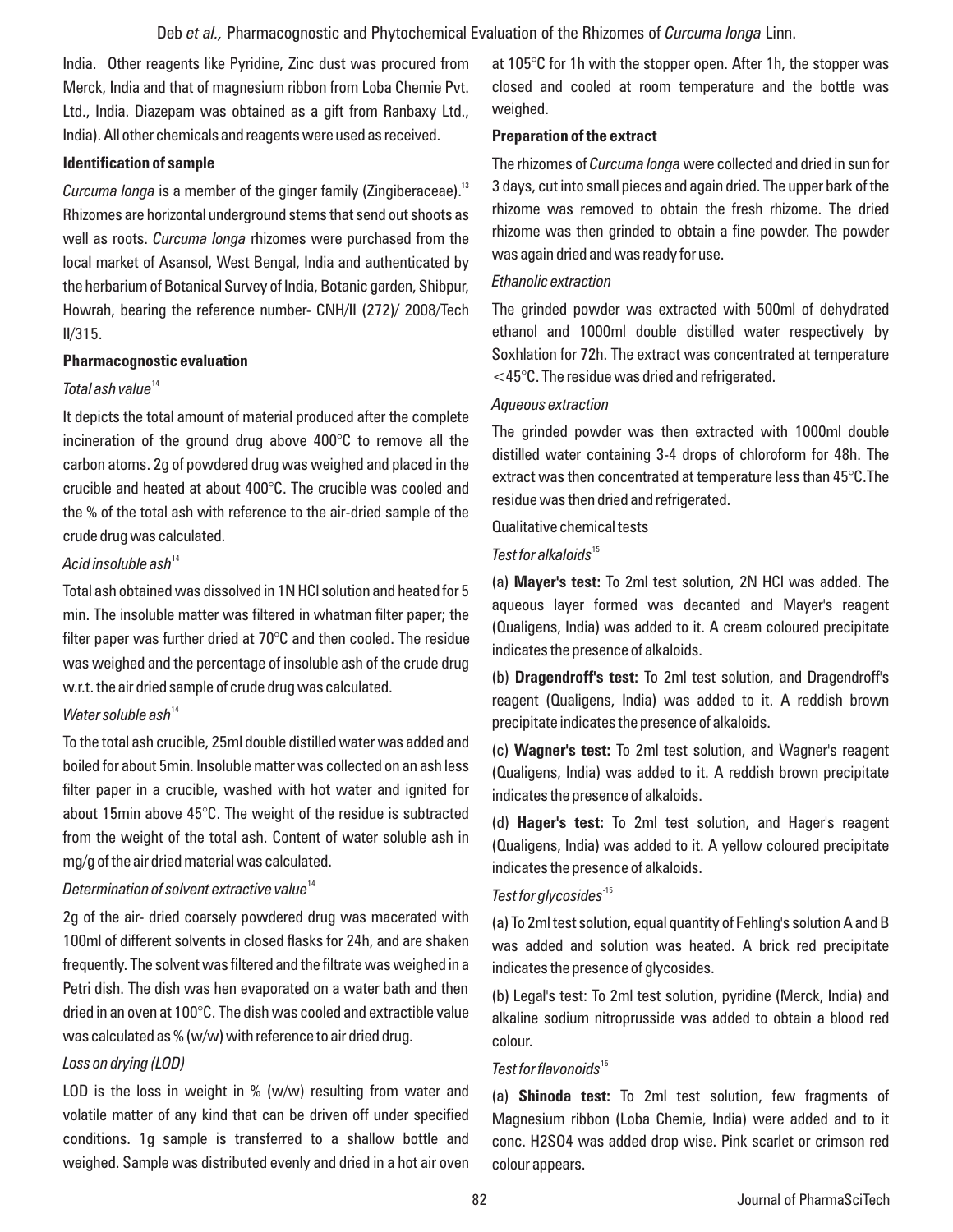(b) **Zinc chloride reduction test:** To 2ml test solution, a mixture of zinc dust (Merck, India) and conc. HCl (Qualigens, India) was added. A red colour is obtained after few minutes.

(c) **Alkaline reagent test:** To 2ml test solution, sodium hydroxide (Qualigens, India) solution was added to give a yellow or red colour. *Test for tannins*

(a) **Gelatin test:** To 2ml test solution, 1% Gelatin solution containing 10% sodium chloride was added to obtain a white precipitate.

(b) **Ferric chloride test:** To 2ml test solution, ferric chloride was added to give a blue green colour.

#### *Test for proteins and amino acids*

(a) **Millon's test:** To 2ml test solution, Millon's reagent is added which gives a white precipitate, which on heating changes to red.

(b) **Ninhydrin test:** To 2ml test solution, ninhydrin solution was added and the solution was boiled. Amino acids and proteins when boiled with 0.2% ninhydrin reagent show a violet colour.

### Test for fats and fixed oils

(a) **Stain test:** Small amount of the extract was pressed between two filter papers; the stain on the filter paper indicates the presence of fixed oils.

(b) **Saponification test:** Few drops of 0.5N alcoholic potassium hydroxide was added in small quantity to the extract solution with a drop of phenolphthalein and heated on a water bath for 1-2h. The formation of soap or partial neutralization for the alkali indicates the presence of fats and fixed oils.

# <sup>16</sup> *Test for Sterols*

**Liebermann-Burchard test:** To the test solution, 3-4 drops of acetic anhydride was added, the solution was boiled cooled and conc. Sulphuric acid (3 drops) was added. A brown ring appears at the junction of the two layers. The upper layer turns green showing the presence of steroids

# <sup>17</sup> *Test for triterpenoids*

**Salkowski test:** To the test solution 2ml chloroform (Qualigens, India) was added with few drops of conc. Sulphuric acid (3ml), and shaken well. Appearance of reddish brown colour at lower layer indicates presence of steroids and that of yellow colour shows the presence of triterpenoids.

# **CNS depressant activity of the ethanol and aqueous extracts of** *Curcuma longa*

Two standard neuropharmacological experimental methods viz. motor coordination and loco-motor methods were employed to determine the CNS depressant activity.

# *Animals*

Swiss albino mice weighing 25-30 g were used. They were caged in a room under Standard laboratory conditions (temperature 23 $\pm$ 1°C, relative humidity 55%  $\pm$ 5%). The animals were fed with standard pellet diet and water *ad libitum*. The animals were kept under alternate cycle of 12h of darkness and light. The animals were acclimatized to the laboratory. The animals were transferred to the laboratory at least 1h before the start of the experiment. The experiments were performed during the day. The ethical committee of the institute approved the protocol of the study.

# *<sup>18</sup> Motor coordination*

Digital rotarod apparatus (Biological Museum, Agra, India) was used to evaluate the muscle relaxing and sedative effects in the extract and vehicle treated mice. The animals were trained to remain for 3 min on the rod rotating at a speed of 25 rpm. Only animals performing up to the required parameter were included in the test and divided into six groups. Group I served as control and received only vehicle. Group II received reference standard diazepam (at a dose of 2mg/kg) i.p. 30 min before the test. Group III and IV received the aqueous extract of *Curcuma longa* rhizomes (200mg/kg and 300 mg/kg, respectively) Groups V and VI were treated intraperitoneally with the ethanol extract of *Curcuma longa* (200mg/kg and 300 mg/kg, respectively) All animals were subsequently assessed for their performance on the rotarod after 30min. The fall off time from the rod was noted for each animal.

# <sup>19</sup> *Locomotor activity*

Locomotor activity was recorded with a using a digital activity cage Actophotometer (Techno world, Delhi India). The animals were kept at fasting condition for 18h. The animals were then divided into six groups ( $n = 6$ ). Each mouse was individually placed in the actophotometer for 5 min. Six India groups of animals were each treated (i.p) with vehicle and extract. Basal reaction time was noted before and 30 min after the administration of treatment. A count is recorded when the beam of light falling on the photocell of actophotometer is cut off by mice. Group II received reference standard Diazepam at a dose of 3 mg/kg (i.p.) 30min before the test. Mean change in the locomotor activity was recorded for each group.

# **Results and Discussion**

We have studied and evaluated the different Pharmacognostic parameters in order to standardize the drug. The results of Pharmacognostic parameters such as ash value, extractive value, LOD have been cited in Table 2. The Ethanolic extract of *Curcuma longa* rhizomes indicated the presence of flavonoids and amino acids (Table 3); whereas the aqueous extract was found to contain alkaloid in addition to flavonoids, amino acids (Table 3).

In this work, the effects of aqueous and ethanol extracts of *Curcuma longa* rhizomes were studied in two neuropharmacological models. The Aqueous extract of *Curcuma*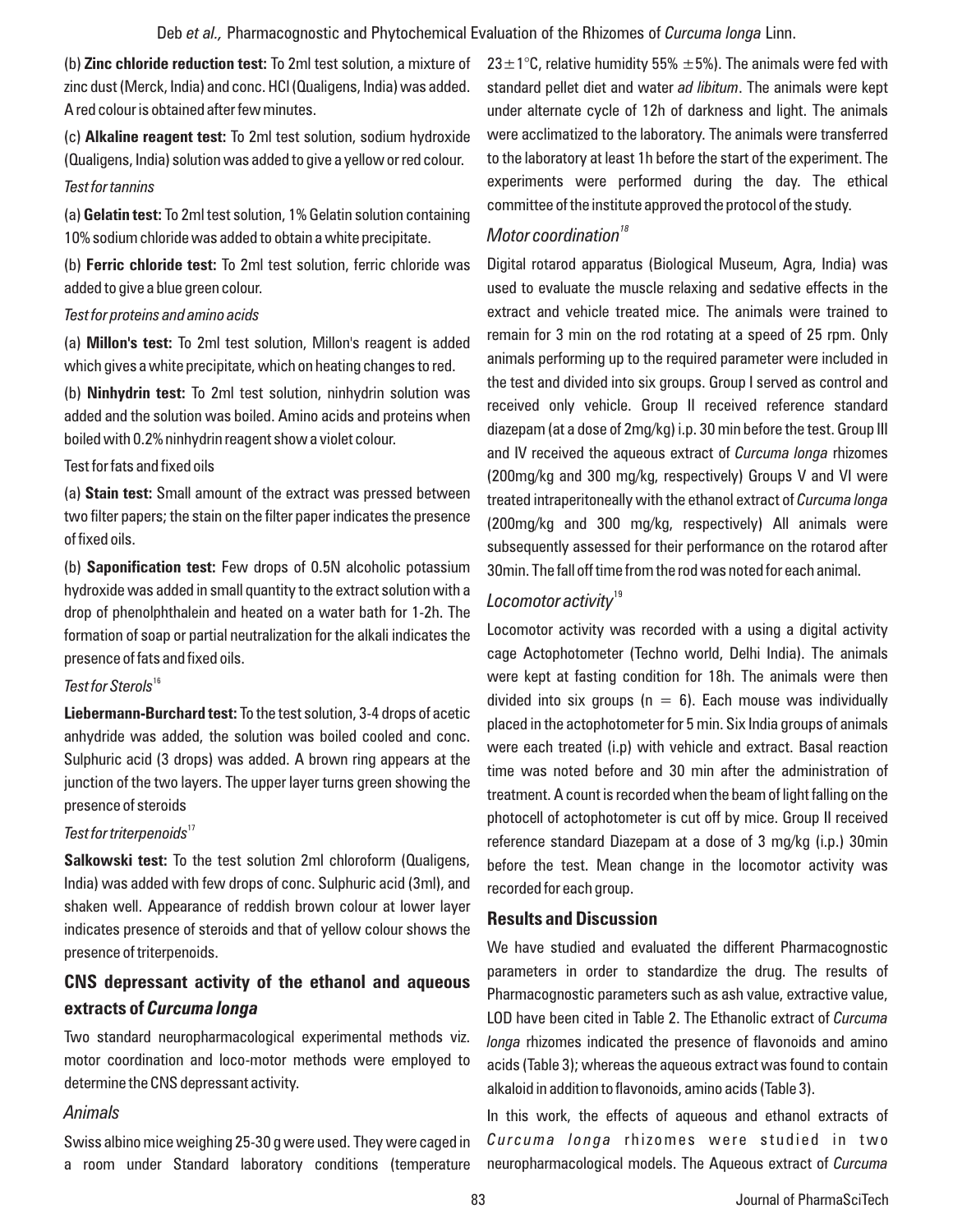# Deb *et al.,* Pharmacognostic and Phytochemical Evaluation of the Rhizomes of *Curcuma longa* Linn.

*longa* (AECL) at a dose of 300mg/kg body weight showed depression in the motor coordination activity coordination activity upto 85.26% by the Rota rod apparatus (Table 4). It was also found that AECL at a dose of 300mg/kg body weight showed significant decrease in the locomotor activity upto 64.52% compared to the EECL which at the same dose showed a decrease upto 51.45% (Table 5). The results of the study provided evidence that the aqueous extracts of *Curcuma longa* rhizomes (AECL 300mg/kg) possess a spectrum of CNS activity (Table 4-5). Locomotor activity is considered as an index of alertness and a decrease in it is indicative of sedative activity.<sup>20</sup> The effect on locomotor activity works to the advantage of the plant compounds and requires preformulation studies for development of a potential dosage form. Thus from Table 4 - 5, it can be concluded that the aqueous extract (AECL), has greater CNS depression activity in comparison with the Ethanolic extract ( EECL) .

|  |  |  | Table 1. Various medicinal use of the plant Curcuma longa Linn. |  |  |  |  |  |  |
|--|--|--|-----------------------------------------------------------------|--|--|--|--|--|--|
|--|--|--|-----------------------------------------------------------------|--|--|--|--|--|--|

| <b>Species</b> | <b>Family</b> | <b>Uses</b>                                                                                                                                                                        |
|----------------|---------------|------------------------------------------------------------------------------------------------------------------------------------------------------------------------------------|
| Curcuma longa  | Zingiberaceae | Fresh turmeric rhizome, ground with cow milk and castor oil is<br>applied externally to treat paronychia.                                                                          |
|                |               | Dried rhizome is used on fresh wounds as a counterirritant on<br>insect stings to facilitate the scabbing process in chickenpox and<br>smallpox                                    |
|                |               | Turmeric powder mixed with the juice of Aloe Vera is used<br>externally to treat wounds. The powder mixed with Murraya<br>paniculata paste is used externally for fractured bones. |
|                |               | Water extract of dried root mixed with Alangium Salvifolium<br>powder is used externally for wounds and vaginal discharge.                                                         |

**Table 2.** Pharmacognostic study of the plant *Curcuma longa* Linn.

| <b>Parameters of evaluation</b>  | <b>Values in percentages</b> |  |
|----------------------------------|------------------------------|--|
| <b>Ash Value</b>                 |                              |  |
| Total ash value                  | 13.30                        |  |
| Acid insoluble ash value         | 1.00                         |  |
| Water soluble ash value          | 4.20                         |  |
| <b>Extractive value</b>          |                              |  |
| Alcohol soluble extractive value | 18.45                        |  |
| Water soluble extractive value   | 22.00                        |  |
| Loss on drying                   | 4.14                         |  |
|                                  |                              |  |

**Table 3.** Phytochemical tests for identification of chemical constituents in ethanolic and aqueous extract of the rhizomes of *Curcuma longa* Linn.

| <b>Phytochemical constituents</b> | Name of the tests  | <b>Ethanolic extract</b> | <b>Aqueous extract</b> |
|-----------------------------------|--------------------|--------------------------|------------------------|
| <b>Alkaloids</b>                  | Mayer's test       | <b>Negative</b>          | Negative               |
|                                   | Dragendroff's test | Negative                 | Positive               |
|                                   | Wagner's test      | <b>Negative</b>          | Positive               |
|                                   | Hager's test       | <b>Negative</b>          | Positive               |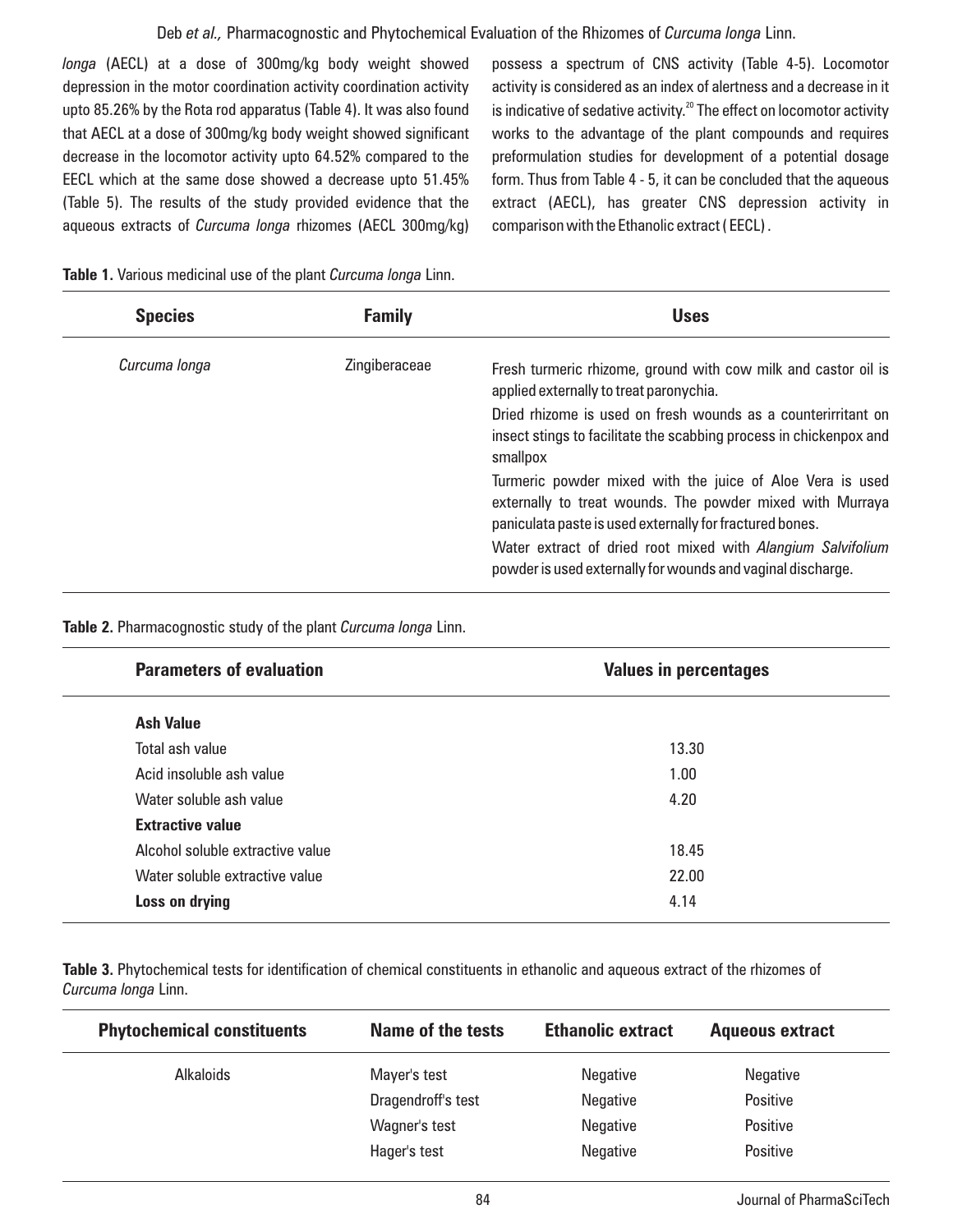| <b>Phytochemical constituents</b> | <b>Name of the tests</b>     | <b>Ethanolic extract</b> | <b>Aqueous extract</b> |
|-----------------------------------|------------------------------|--------------------------|------------------------|
| Glycosides                        | Fehling's test               | Negative                 | Negative               |
|                                   | Legal's test                 | Negative                 | Negative               |
| Flavonoids                        | Shinoda test                 | Negative                 | Positive               |
|                                   | Zinc chloride reduction test | Positive                 | Positive               |
|                                   | Alkaline reagent test        | Positive                 | <b>Positive</b>        |
| <b>Tannins</b>                    | Gelatin test                 | Negative                 | Negative               |
|                                   | Ferric chloride test         | Negative                 | Negative               |
| Proteins                          | Millon's test                | Negative                 | Negative               |
| Amino acids                       | Ninhydrin test               | Positive                 | Positive               |
| Fats and fixed oils               | Stain test                   | Negative                 | Negative               |
|                                   | Saponification test          | Negative                 | Negative               |
| <b>Sterols</b>                    | Leibermann-Burchard test     | Negative                 | Negative               |
| <b>Terpenoids</b>                 | Salkowski test               | Negative                 | Negative               |

**Table 4.** Motor coordination activity of the rhizomes of *Curcuma longa* Linn. by Rota rod apparatus

| SI.No | <b>Treatment</b> | <b>Dose</b><br>(mg/kg) |                    | Fall off time (sec) | % Decrease in |
|-------|------------------|------------------------|--------------------|---------------------|---------------|
|       |                  |                        | <b>Before drug</b> | After drug          | time          |
|       | Control          | 10 <sub>ml</sub>       | $545 \pm 51.67$    | $564.1 \pm 46.84$   | -             |
| 2     | Diazepam         | 3                      | $534.5 \pm 66.07$  | $48.8 \pm 4.92$ **  | 90.86         |
| 3     | AECL             | 200                    | $495.16 \pm 72.22$ | $89 + 69.93**$      | 81.88         |
| 4     | <b>AECL</b>      | 300                    | $525.66 \pm 60.18$ | $78 \pm 15.84***$   | 85.26         |
| 5     | <b>EECL</b>      | 200                    | $526.5 \pm 81.37$  | $201.83 \pm 38.7$   | 61.66         |
| 6     | <b>EECL</b>      | 300                    | $548.33 \pm 43.08$ | $240 \pm 211.33*$   | 51.81         |

**Table 5.** Locomotor activity of the rhizomes of *Curcuma longa* Linn. by Actophotometer

| SI.No | <b>Treatment</b> | <b>Dose</b><br>(mg/kg) | <b>Locomotor activity scores in 10 min</b><br><b>Before drug</b><br>After drug |                     | % Decrease in |
|-------|------------------|------------------------|--------------------------------------------------------------------------------|---------------------|---------------|
|       |                  |                        |                                                                                |                     | time          |
|       | Control          | 10 <sub>ml</sub>       | $307.52 \pm 19.50$                                                             | $301.0 \pm 9.44$    | ۰.            |
| 2     | Diazepam         | 3                      | $314.83 \pm 22.48$                                                             | $49.67 \pm 14.6*$   | 84.22         |
| 3     | AECL             | 200                    | $297.50 \pm 20.09$                                                             | $121.30 \pm 9.77$ * | 59.22         |